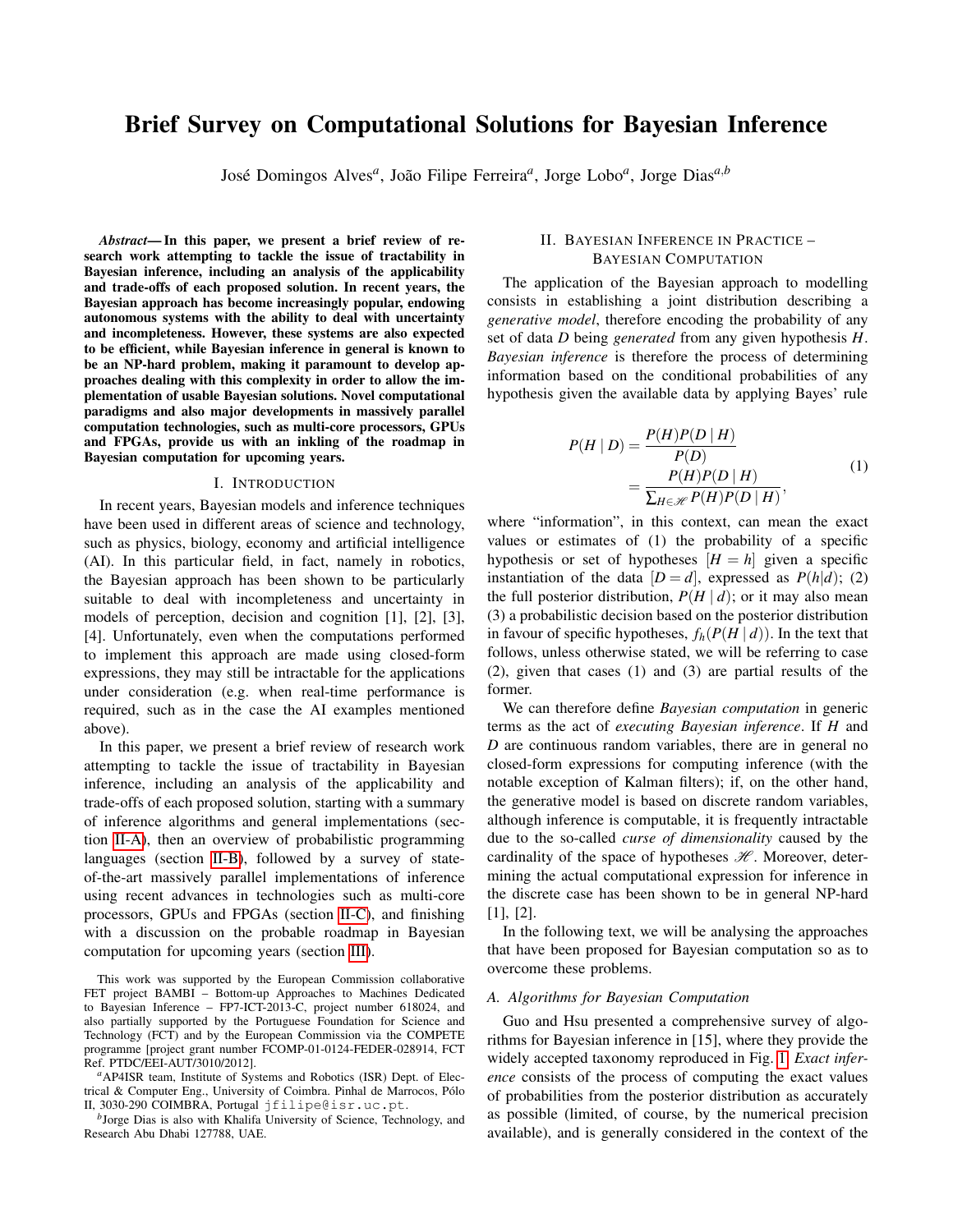### TABLE I WORKS ON EXACT ALGORITHMS.

<span id="page-1-2"></span>

|          | <b>Algorithm</b>                  | Reference          | <b>Topology</b>         | Complexity*                              |
|----------|-----------------------------------|--------------------|-------------------------|------------------------------------------|
| Polytree |                                   | $[5]$ , $[6]$      | for polytree only       | polynomial complexity $(n)$              |
|          | Conditioning                      | [6]                | generic BN              | NP-hard                                  |
|          | Clustering (Clique/Junction tree) | [7]                | sparse BNs              | exponential (size of the largest clique) |
|          | Arc Reversal/Node Reduction       | [8]                | generic BN              |                                          |
|          | Variable/Bucket Elimination       | [9]                | generic BN              | NP-Complete                              |
|          | Symbolic Inference                | $\lceil 10 \rceil$ | generic BN              |                                          |
|          | Differential Method               | [11]               | BN as polynomial        | $O(n^2 \cdot exp(w))$                    |
|          | Successive Restriction Algorithm  | $[12]$ , $[13]$    | generic Bayesian models |                                          |
|          | Adaptive inference                | [14]               | generic BN              | $O(d^w)$                                 |
|          | Adaptive conditioning             | [14]               | generic BN              | $O(n \cdot exp(w))$                      |

 $*$ *n* is the number of nodes, *w* the tree-width and  $d$  the domain size of the variables



<span id="page-1-1"></span>Fig. 1. Categories for exact and approximate inference algorithms (adapted from [15].

exhaustive computation of the full probability distribution. In theory, this would be the natural way of regarding the inference process, except that, as we have seen above, in many cases exact inference is not feasible. In those cases, Bayesian practitioners have resorted to *approximate inference*, for which exactness and exhaustiveness are sacrificed and replaced by an approximate description of the posterior distribution.

Therefore, based on this taxonomy, exact inference algorithms attempt to make the exhaustive computation of the probabilities composing the posterior distribution tractable by simplification of the corresponding computational tree (a first attempt in tackling the curse of dimensionality problem), in an effort to compute the full posterior distribution with a minimum amount of computational burden. Ever since the seminal work by Pearl [16], introducing Bayesian networks (BNs) and belief updating and propagation processors, with few exceptions, these have consisted mostly of graphical and tree-based methods. Approximate inference algorithms, on the other hand, attempt to generate the "best" possible approximation (according to a set of optimisation objectives) of the posterior distribution.

In Tables [I](#page-1-2) and [II,](#page-1-3) a summary of the research work on each of these types of algorithms is presented. The description of most of these algorithms can be found in [15]. In this survey, the authors found that most of the algorithms for real-time inference are *anytime algorithms*. *Anytime algorithms*, as their name indicates, return a result at any time during execution [17], while still producing results of a guaranteed quality [15]. They are classified as iterative refinement algorithms that are able to quickly

TABLE II WORKS ON APPROXIMATE INFERENCE ALGORITHMS.

<span id="page-1-3"></span>

| Algorithm                       | Reference                                  |  |  |
|---------------------------------|--------------------------------------------|--|--|
| Stochastic Sampling/Monte Carlo | $[19]$ , $[20]$ , $[21]$ , $[22]$ , $[23]$ |  |  |
| Model Simplification            | $[24]$ , $[25]$                            |  |  |
| Search-Based Methods            | $[26]$ , $[27]$                            |  |  |
| Loopy Belief Propagation        | $^{\circ}281$                              |  |  |

generate an imprecise answer and able to refine it using a number of subsequent iterations. It is noted in [15] that most of the approximate inference algorithms can be implemented to run under real-time constraints as they can be used as *anytime algorithms* by applying them iteratively. Examples of more recent developments presented in Tables [I](#page-1-2) and [II](#page-1-3) include [12] and [13], where an algorithm called *Successive Restrictions Algorithm* is presented, a goal-oriented approach that attempts to find an efficient marginalisation ordering for an arbitrary joint probability distribution. Additionally, in [14] an adaptive exact inference approach for graphical models is presented that takes advantage of previously computed quantities to perform inference more rapidly than from scratch (*adaptive inference*). Finally, Ramos and Cozman [18] describe an investigation on methods that balance time and space constraints against the quality of Bayesian network inferences is presented. The result of this investigation is an adaptive conditioning algorithm, that works by dividing a Bayesian network into sub-networks and processing each sub-network with a combination of exact and *anytime algorithms* strategies.

To conclude, Korbinian [29] presented a relevant comparison of exact static and dynamic Bayesian context inference methods for activity recognition we strongly recommend the interested reader to refer to.

## <span id="page-1-0"></span>*B. Probabilistic Modelling Languages*

Implementing Bayesian models and inference for cognitive applications implies an identification of the Bayesian approach as an alternative to traditional logic [1], [2], [36]. Therefore, to provide a reasonable way of applying the algorithms presented in the previous section in this context, Bayesian practitioners realistically need a way to universally combine the definition and specification of generative models and resulting probabilistic representations with firstorder logic [37] in a user-friendly fashion. Moreover, since Bayesian computation has generally been implemented using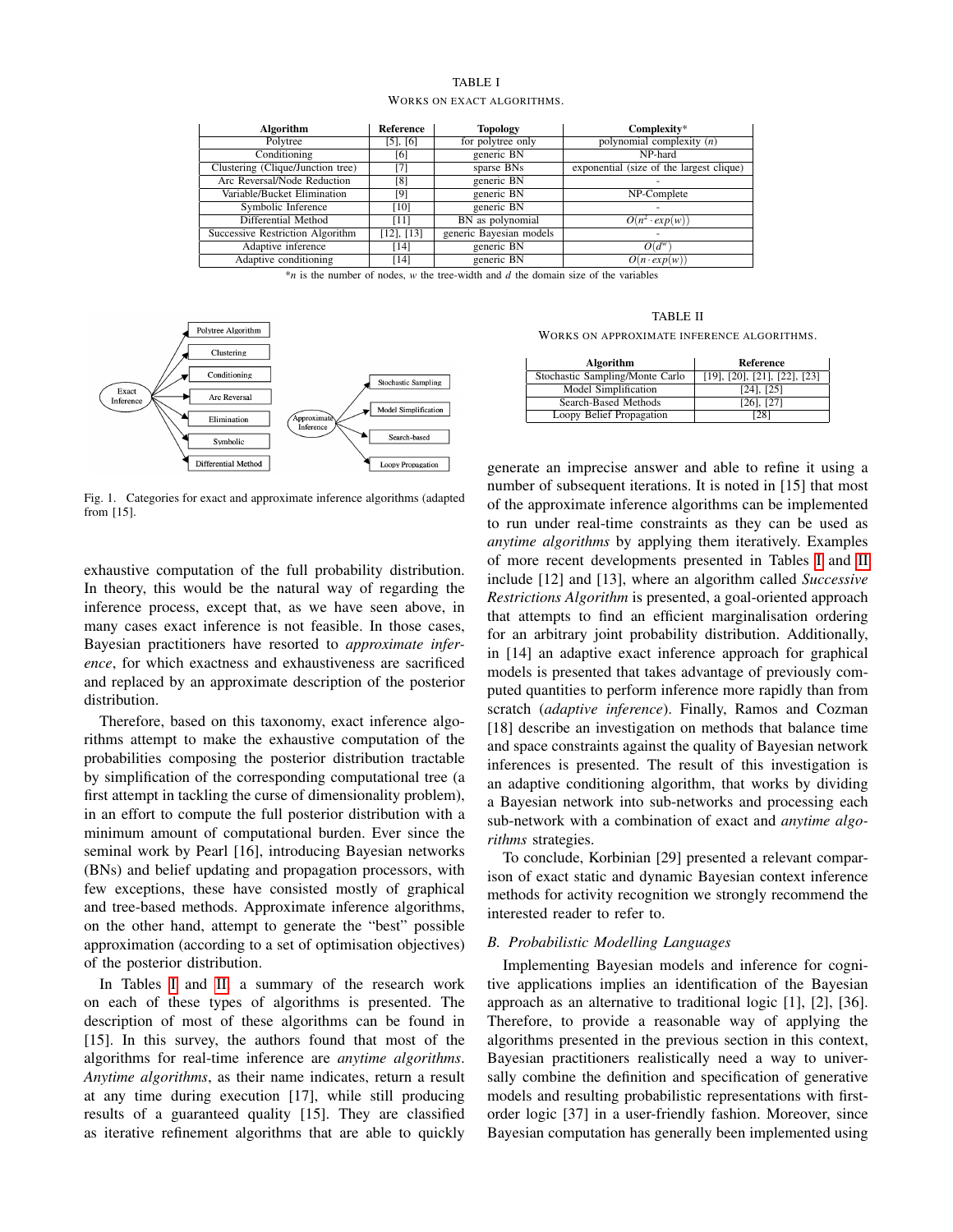| TABLE III                                        |
|--------------------------------------------------|
| EXAMPLES OF PROBABILISTIC PROGRAMMING LANGUAGES. |

<span id="page-2-1"></span>

| Language    | Reference         | Style/paradigm                | <b>Inference Algorithm</b>                                              | <b>Models</b>                 |
|-------------|-------------------|-------------------------------|-------------------------------------------------------------------------|-------------------------------|
| <b>IBAL</b> | [30]              | <b>Functional Programming</b> | Variable Elimination                                                    | BN/hidden Markov models       |
| Church      | [31]              |                               | Markov chain Monte Carlo                                                |                               |
| PRISM       | [32]              | Logic-based                   |                                                                         | BN/hidden Markov models       |
| Blog        | $\left[33\right]$ |                               | Markov chain Monte Carlo                                                |                               |
| Factorie    | [34]              | Imperative-style              | Markov chain Monte Carlo                                                | Relational factor graphs      |
| Figaro      | [35]              | Object-oriented paradigm      | Variable Elimination/Metropolis-Hasting                                 | Bayesian Models (broad sense) |
| ProbT       | $[13]$ , $[2]$    | Declarative style             | Successive Restriction Algorithm (exact)/sampling methods (approximate) | Bayesian Models (broad sense) |

software, the research community has provided this service in the form of *probabilistic programming languages*. In general, these languages are supported by:

- 1) an application programming interface (API) that allows the programmer to specify his/her model and provides an interface for learning model parameters as easily as possible;
- 2) an inference engine that parses the model and establishes a computational process that implements algorithms such as those presented in the previous section.

A number of probabilistic programming languages have been developed using different programming approaches. Some of them are based on functional programming [38], such as IBAL [30] and Church [31], while others are logicbased, such as the PRISM [32] and Blog [33]. An imperative style programming called *Factorie* is presented in [34]. A more recent approach is presented in [30] and [38], where an object-oriented paradigm for probabilistic programming called Figaro is proposed, which combines the programming styles and paradigms of the previous examples, in an attempt to capitalise on their advantages and at the same time avoid their drawbacks. Another recent example, ProBT by ProBAYES [13], uses a more general formalism for Bayesian model representation named *Bayesian Programming* [2], [1]. The Bayesian programming paradigm allows a natural way to specify Bayesian models in a broad sense and probabilistic questions (i.e. inference goals) to "ask" those models.

Table [III](#page-2-1) presents an overview of probabilistic programming languages and their respective styles or paradigms, built-in inference algorithms, and the type of models they support. Note that, however useful these languages might be, for medium-to-complex models they are still unable to provide real-time performance required by applications such as those mentioned in the introductory section.

# <span id="page-2-0"></span>*C. Massively Parallel Inference*

Bayes inference, be it either to exact or approximate, implies the computation of a large number of independent factors. Additionally, conditional independence and hierarchical structures [1] makes it possible to also deal with different parts of most models independently of one another. These two facts combined, *data and structural parallelism*, respectively, mean that Bayesian inference is, in fact, an excellent candidate for massively parallel computation. As a consequence, the availability of emerging massively parallel computational architectures, such as multi-core CPUs, GPUs and FPGAs, have resulted in a large amount of research that attempts to take advantage of the parallel trait of Bayesian inference to drastically lower execution times.

From 2006 to 2011, the research group lead by Professor Viktor Prasanna at the University of Southern California produced a vast body of work contributing with solutions for the implementation of exact inference in multi/manycore CPUs and GPUs. Starting in 2006, Namasivayam et al. presented a study on parallel implementations of inference for generic BNs [39], with prior transformation into junction trees [40], using OpenMP and MPI. Performance for three different types of junction trees was evaluated: linear junction trees, balanced trees and random junction trees. Xia et al. [45], [42], [43], [46], [41], [44] followed up in the study of parallel implementations for exact inference in junction trees deployed in CPUs until 2011. In 2010, Jeon, Xia et al. [47] also presented an adapted implementation of [45] and [42] on a heterogeneous CPU-GPGPU system.

A similar approach was proposed in 2012 by Zheng and Chong in a joint effort from Carnegie Mellon University and the University of California, Berkeley, [48], where Bayesian network models are also converted in junction trees for exact inference, but using a GPU system. They developed data structures and algorithms that extend existing junction tree techniques, and specifically develop a novel approach to computing each belief propagation message in parallel. They implemented the approach on an NVIDIA GPU and tested it using BNs from several applications.

From 2010 to 2012, at UC Berkeley, the team led by Professor John Wawrzynek fronted a research effort focussed on implementing Bayesian inference using multi-core architectures based on FPGAs. From this team, Lebedev et al. [50] and [51] presented an architecture coined MARC – Many Core Approach to Reconfigurable Computing for inference in Bayesian networks. These works describe a methodology that combines a many-core architectural template and a highlevel imperative programming model to efficiently target FPGAs for general-purpose compute-intensive applications. This system enables applications to be expressed using a parallel programming model such as OpenCL and to be targeted to a MARC machine implemented on FPGA. A MARC prototype machine with 48 processing nodes was implemented in a Xilinx Virtex-5 FPGA for a Bayesian network inference problem using Markov Chain Monte Carlo Algorithm. Another work from this group exploiting the FPGA's distributed memories and its abundant hardware structures was presented in [52]. An FPGA was used to construct a high throughput *"Bayesian Computing Machine"*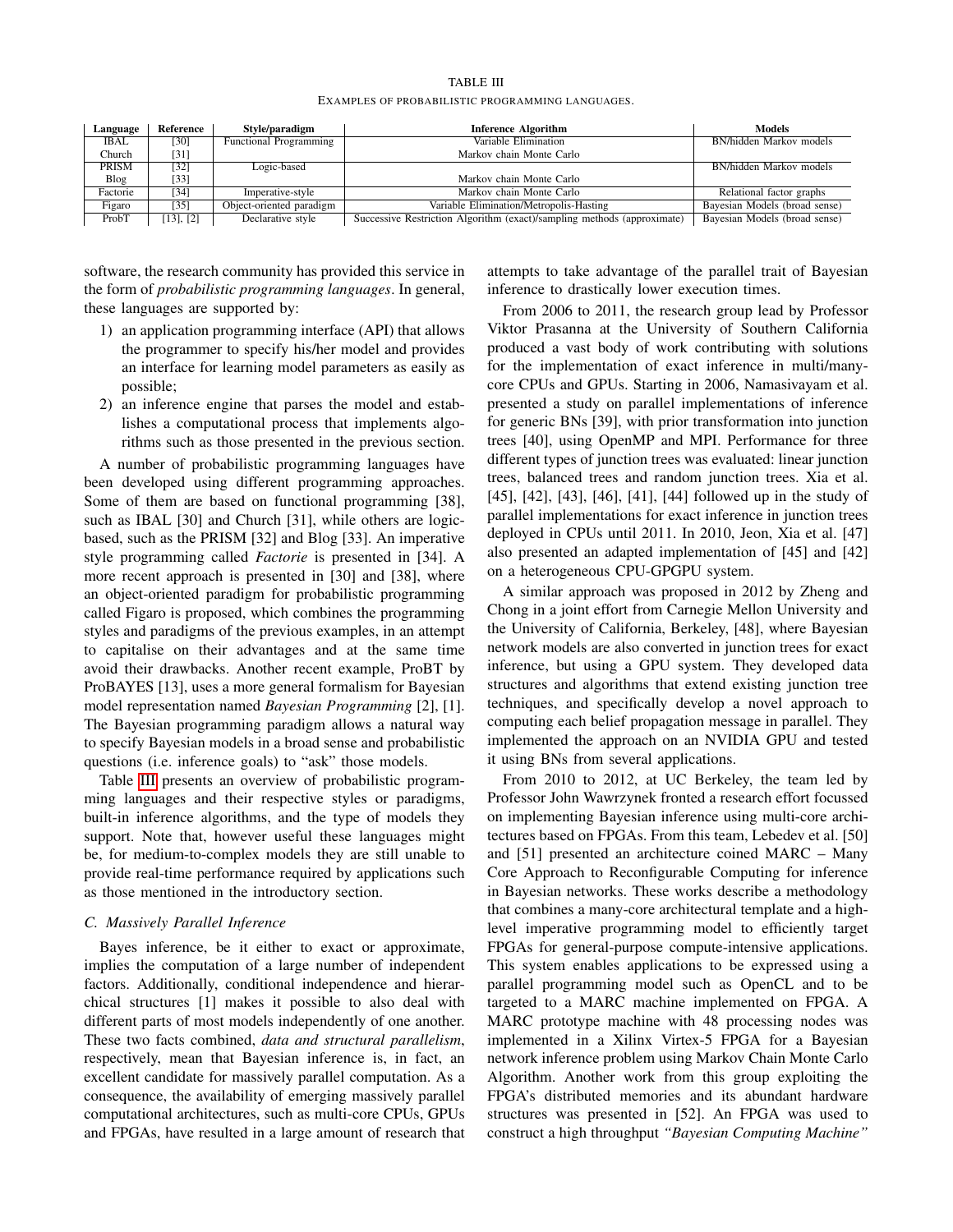#### TABLE IV

COMPARISON BETWEEN MASSIVELY PARALLEL IMPLEMENTATIONS OF BAYESIAN INFERENCE.

<span id="page-3-1"></span>

| Technology  | Reference       | Implementation<br>Inference Type & Optimisation |                                                         | <b>Input Models</b> | <b>Reported Speedup</b>                                            |
|-------------|-----------------|-------------------------------------------------|---------------------------------------------------------|---------------------|--------------------------------------------------------------------|
|             | $[39]$ , $[40]$ | MPI/OpenMP                                      | exact (structure-level), pointer jumping                | generic BNs         | $\approx$ ×200 (1,024 nodes, 256 processors)                       |
|             | [41]            | MPI/OpenMP                                      | exact (structure-level), pointer jumping                | junction trees      | N.A. (scalability study)                                           |
|             | [42]            | $C++$ (Cell Ext.)                               | exact (structure-level), junction tree decomposition    | junction trees      | $\approx$ 7 \times (1,024 nodes, 8 Cell BE SPE)                    |
| multi-core  | [43]            | MPI                                             | exact (structure-level), junction tree decomposition    | junction trees      | $\approx 100 \times (100 \text{ cliques}, 64 \text{ processors})$  |
| <b>CPU</b>  | [44]            | <b>Pthreads</b>                                 | exact (structure-level), junction tree rerooting        | iunction trees      | $\approx$ 7 $\times$ (8 cores)                                     |
|             | [45]            | MPI/OpenMP                                      | exact (data-level), table operations optimisation       | junction trees      | N.A. (scalability study)                                           |
|             | [46]            | MPI/CGM                                         | exact (data-level), table operations optimisation       | junction trees      | $\approx 100 \times (1,024 \text{ nodes}, 128 \text{ processors})$ |
|             | [47]            | <b>CUDA</b>                                     | exact (data- and structure-level), ad. of [45] and [42] | junction trees      | $30\times/2\times$ (vs hom./heter. multi-core CPU)                 |
| GPU         | [48]            | <b>CUDA</b>                                     | exact (data-level) cluster-sepset belief propagation    | junction trees      | $\approx$ 10 (36 cliques)                                          |
|             | [49]            | OpenCL                                          | exact (data-level) processors for exact inference       | processing nodes    | $\approx 100$ (searched var. card. $\approx 1 \times 10^9$ )       |
|             | $[50]$ , $[51]$ | OpenCL                                          | approximate, sampling (MCMC)                            | generic BNs         | N.A. (area vs performance study)                                   |
| <b>FPGA</b> | [52]            |                                                 | data-level processor for exact & approx. inference      | processing nodes    | $\approx 100 \times 100 \times (vs GPU/CPU)$                       |
|             | [53]            |                                                 | data-level stochastic processor for exact inference     | processing nodes    | N.A. (proof-of-concept)                                            |

(BCM) for computing numerous important algorithms, including the forward or backward algorithm, the Viterbi algorithm, the iterative "turbo" decoding algorithm, Pearl's belief propagation algorithm, the Kalman filter, and certain fast Fourier transform (FFT) algorithms.

The research team led by Professor Jorge Dias at the Institute of Systems and Robotics (University of Coimbra) have presented recent work on Bayesian inference exploiting datalevel parallelism. In particular, Duarte et al. [53] presented proof-of-concept work on a general-purpose "Bayesian Machine" (BM) implemented on FPGA, a processing node that takes as input soft evidence from observations and prior probability distributions on the conjunction of searched variables and returns as a resulting output the posterior distribution. Although this approach allows for the specification of a complete model using ProBT that then outputs a computational tree that is mapped to a corresponding BM, the focus of the work was on designing and implementing the actual stochastic processing units that perform approximate computations of the probabilities that exhaustive Bayesian inference needs for full posterior probability retrieval. Finally, Ferreira et al. [49], in a sister publication also submitted to this workshop, present SIMD principles of tractable computation at data-level of models with highdimensional variables, implemented using OpenCL on GPU (structure-level parallelisation is performed by hand). These SIMD techniques are put to test on a hierarchical Bayesian framework for gaze estimation for human-robot interaction, and is proven to achieve the real-time performance required by this particular application.

Table [IV](#page-3-1) summarises and compares the research work surveyed in this section. Given the diversity of this body of work – exploitation of either data- or structure-level parallelism (or both), different types of input models, different performance metrics, etc. – it is nearly impossible to fairly compare these implementations with one another directly. Moreover, in most cases, using the proposed approaches as off-theshelf solutions is infeasible, since the implementations are in general not packaged to be open-source. However, all of the proposed solutions bring to light astonishing advances in terms of Bayesian inference implementation, opening up several paths of a future roadmap for Bayesian modelling and computation.

## III. DISCUSSION

<span id="page-3-0"></span>The brief survey presented in this paper shows that solutions for Bayesian computation have evolved dramatically since the late twentieth century. We have witnessed the development of a solid body of work concerning algorithms that have dramatically improved the efficiency of computational solutions for Bayesian inference. Bayesian modellers currently have at their disposal probabilistic programming languages that provide them with APIs that conceal the complexity of these computational solutions through highlevel abstractions. Moreover, many algorithms are currently being adapted for efficient implementations in specialised hardware, taking full advantage of the data- and structurelevel parallelisms inherent to Bayesian inference.

Nonetheless, the NP-hard nature of Bayesian computing still makes time-critical applications in many cases impractical, and despite the effort put into providing userfriendly probabilistic programming languages, they are not yet efficient enough for generalised use – in fact, most practitioners still tend to develop proprietary solutions for their inference needs. An important reason for this is currently believed to be that common von Neumann architectures are not natively designed to perform Bayesian inference. In fact, Bayesian computations overload standard von Neumann machines due to the large dimensionality of the underlying entities, leading to slow computations. For many practical applications for which inference is needed, von Neumann machines present performance, power and area bottlenecks, making them costly and inefficient.

As works such as [53], [49], [52] imply, the current roadmap for Bayesian computation seems to be research on a solution for what might be called a universal Bayesian inference machine (Fig. [2\)](#page-4-0). As a matter of fact, currently there are numerous projects that propose novel computing hardware natively capable of performing inference, in an attempt to take a step forward towards energy-efficient and limited resources hardware but able to compute any inference problem in real-time, surpassing the main drawback of probabilistic computations on standard von Neumman architectures.

Analysing these projects and related research, one might identify three different (albeit sometimes overlapping) trends: (1) neuromorphic hardware development, with the argument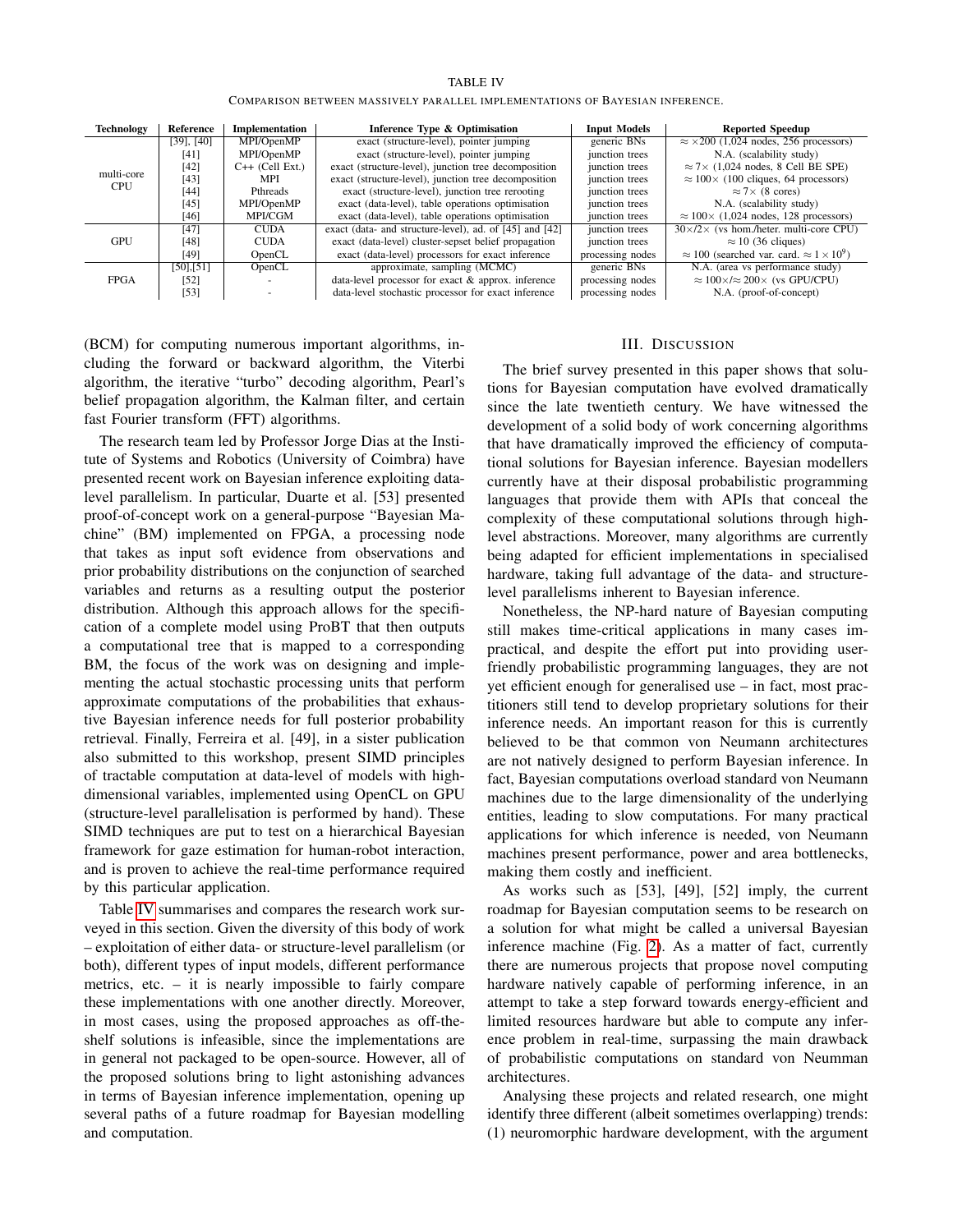

<span id="page-4-0"></span>Fig. 2. The universal Bayesian inference machine as a generalisation of Turing's universal calculator (adapted from [54]). Such a machine would be able to take a probabilistic program specifying a joint distribution  $P(H, D, F)$ on hypotheses, observed data and free variables (cf equation [\(1\)](#page-0-1)), and respective structural information (i.e. its decomposition), apply it to inputs consisting of (soft evidence concerning) observed data *D* (and perhaps prior distributions on hypotheses *H* resulting as outputs from other Bayesian inference machines), and obtain the posterior distribution  $P(H | D)$  after marginalising out the free variables (or perhaps an approximation of the posterior, or even only a sample of interest).

that the brain seems to natively perform probabilistic inference; (2) stochastic hardware for sampled, approximate inference, as proposed for example by Mansinghka [54], who argues that "[c]ritically, inference machines do not make it easy to calculate probabilities, but only to simulate (or sample) good guesses"; and also (3) stochastic hardware for approximate exhaustive probability computation, with the argument that "local" precision may be sacrificed for the sake of tractability.

For example, the goal of the IBM SyNAPSE (Systems of Neuromorphic Adaptive Plastic Scalable Electronics) project<sup>[1](#page-4-1)</sup> was the development of a brain-inspired computer. The resulting TrueNorth framework has a parallel, distributed, modular, scalable, fault-tolerant, flexible architecture that integrates computation, communication, and memory and has no clock. TrueNorth project used neurons as inspiration for computational building blocks (using standard fixed point arithmetic).

For DARPA's UPSIDE (Unconventional Processing of Signals for Intelligent Data Exploitation) project<sup>[2](#page-4-2)</sup>, on the other hand, instead of traditional CMOS-based electronics, the project team envisions arrays of physics-based devices performing the processing chores. Unlike traditional digital processors that operate by executing specific instructions to compute, UPSIDE arrays would rely on higher-level computational elements based on probabilistic inference embedded within a digital system.

The BAMBI (Bottom-up Approaches to Machines Dedi-cated to Bayesian Inference) collaborative project<sup>[3](#page-4-3)</sup>, funded by the European Commission's FP7 "Future Emerging Technologies" programme, takes inspiration from biological and physical systems to attain the long term goal of building an energy-efficient probabilistic computer. The three main

<span id="page-4-2"></span><sup>2</sup>[http://www.darpa.mil/program/unconventional](http://www.darpa.mil/program/unconventional-processing-of-signals-for-intelligent-data-exploitation)[processing-of-signals-for-intelligent-data](http://www.darpa.mil/program/unconventional-processing-of-signals-for-intelligent-data-exploitation)[exploitation](http://www.darpa.mil/program/unconventional-processing-of-signals-for-intelligent-data-exploitation)

<span id="page-4-3"></span><sup>3</sup><https://www.bambi-fet.eu/>

axes in this project (theory of probabilistic computation, probabilistic inference in biology, and hardware implementation) imply an ambitious bottom-up approach, starting from the development of elementary components, followed by research on how to combine them to build more complex systems, as follows: (1) the study of Bayesian gates operating on probability distributions on binary variables as the building blocks of our probabilistic algebra, in fact a generalisation of logical operators in Boolean algebra; (2) the interpretation of elementary cell signalling pathways as biological implementation of these probabilistic gates, with the additional hope of gaining new insights for innovative probabilistic hardware implementation; (3) the association of conventional electronics and novel stochastic nano-devices to build the required hardware elements, leading to new artificial information processing systems, which could, in the future, outperform classical computers in tasks involving a direct interaction with the physical world.

The first steps to building dedicated hardware to perform fast probabilistic inference using energy-efficient hardware have been taken. For example, Vigoda [55] presented a system that performs exact inference using continuous time analog circuits. Also, Mansinghka [56], the creator of the Church programming language presented in section [II-B,](#page-1-0) proposed the compilation of a specification written in this language into an electronic circuit that performs approximate inference using samplers to represent probability distributions and using Metropolis algorithms.

Nevertheless, although we are closer to building inference machines that perform Bayesian computation with the energy- and time-efficient requirements that Bayesian practitioners require, as we hope to have shown with this brief survey, there is still a lot of exciting ground to cover and paths to explore.

#### **REFERENCES**

- [1] J. F. Ferreira and J. Dias, *Probabilistic Approaches for Robotic Perception*. Springer, 2014.
- [2] P. Bessiere, E. Mazer, J. M. Ahuactzin, and K. Mekhnacha, *Bayesian programming*. CRC Press, 2013.
- [3] P. BessiA<sup>"</sup>re, C. Laugier, and R. Siegwart, eds., *Probabilistic Reasoning and Decision Making in Sensory-Motor Systems*, vol. 46 of *Springer Tracts in Advanced Robotics*. Springer-Verlag, 2008.
- [4] S. Thrun, W. Burgard, and D. Fox, *Probabilistic robotics*. Cambridge: MIT Press, 2005.
- [5] J. H. Kim and J. Pearl, "A computational model for causal and diagnostic reasoning in inference engines," in *8th International Joint Conference on Artificial Intelligence*, (Karlsruhe, West Germany), pp. 190–193, 1983.
- [6] J. Pearl, "Fusion, propagation and structuring in belief networks," *Artificial Intelligence*, vol. 29, no. 3, pp. 241–288, 1986.
- [7] S. L. Lauritzen and D. J. Spiegelhalter, "Local computations with probabilities on graphical structures and their applications to expert systems,," Proceedings of the Royal Statistical Society, Series B., 50, *154-227*, 1988.
- [8] R. Shachter, "Intelligent probabilistic inference," *In J. F. Lemmer and L. N. Kanal, editors, Uncertainty in Artificial Intelligence, pages 371– 382. North Holland, Amsterdam*, 1986.
- [9] N. L. Zhang and D. Poole, "A simple approach to Bayesian network computations," in *Proc. Tenth Canadian Conference on Artificial Intelligence*, pp. 171–178, 1994.

<span id="page-4-1"></span><sup>1</sup>[http://www.research.ibm.com/articles/brain](http://www.research.ibm.com/articles/brain-chip.shtml)[chip.shtml](http://www.research.ibm.com/articles/brain-chip.shtml)